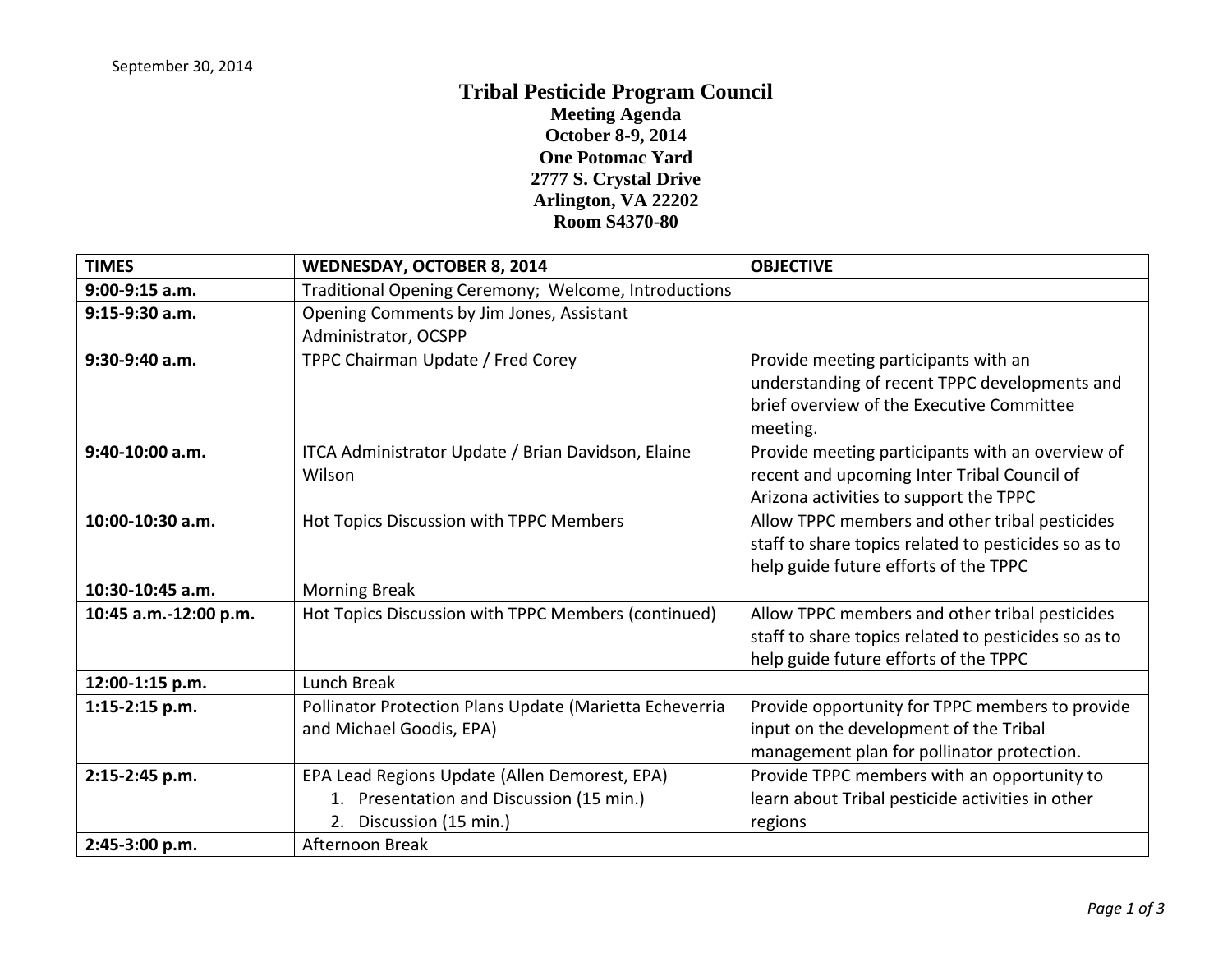| September 30, 2014 |                               |                                                      |
|--------------------|-------------------------------|------------------------------------------------------|
| 3:00-4:00 p.m.     | EPA Update and Discussion-OPP | Provide TPPC members and other tribal pesticides     |
|                    | (Dan Helfgott, Mary Powell)   | staff to share topics related to pesticides so as to |
|                    |                               | help guide future efforts of the TPPC.               |
| 4:00-5:00 p.m.     | <b>Tribal Caucus</b>          | Provide TPPC members with an opportunity to          |
|                    |                               | discuss concerns or additional items to be           |
|                    |                               | discussed on the first day of the TPPC meeting       |

## **Thursday, October 9, 2014**

|                       | THURSDAY, OCTOBER 9, 2014                                                                            |                                                                                                                                                                                                                                      |
|-----------------------|------------------------------------------------------------------------------------------------------|--------------------------------------------------------------------------------------------------------------------------------------------------------------------------------------------------------------------------------------|
| $9:00-9:10$ a.m.      | <b>Opening Comments, Announcements</b>                                                               |                                                                                                                                                                                                                                      |
| $9:10-9:20$ a.m.      | Pesticide Inspector Training Issue Paper Approval                                                    | Approve pesticide inspector training issue paper<br>for submission to EPA                                                                                                                                                            |
| $9:20-10:15$ a.m.     | National Program Managers Guidance (Dan Helfgott)<br>1. Presentation (15 min)<br>Discussion (40 min) | Provide TPPC members with an opportunity to<br>understand NPM guidance and to offer preliminary<br>input for FYI 16-17 NPM Guidance.                                                                                                 |
| 10:15-10:30 a.m.      | <b>Morning Break</b>                                                                                 |                                                                                                                                                                                                                                      |
| 10:30-11:00 a.m.      | Dialogue with Jack Housenger, Director, OPP                                                          |                                                                                                                                                                                                                                      |
| 11:00 a.m.-12:00 p.m. | EPA Updates and Discussion including Performance<br>Measures - OECA (Carol Galloway)                 | Provide TPPC members and other tribal pesticides<br>staff with an update on OECA EPA actions and<br>Performance Measures Process while also allowing<br>members to engage in a dialogue with Agency staff<br>about issues of concern |
| 12:00-1:15 p.m.       | Lunch                                                                                                |                                                                                                                                                                                                                                      |
| $1:15-2:15$ p.m.      | TPPC Rules and Procedures Revisions and Approval                                                     | Approve the top five revisions to TPPC rules and<br>procedures document.                                                                                                                                                             |
| 2:15-3:00 p.m.        | Strengthening Tribal and State Coordination Initiative<br><b>Discussion</b>                          | Provide opportunity for TPPC members to discuss<br>concrete action items to support the initiative                                                                                                                                   |
| 3:00-3:15 p.m.        | Afternoon Break                                                                                      |                                                                                                                                                                                                                                      |
| $3:15 - 3:45$ p.m.    | Status of Tribal Pesticides Report Discussion (All)                                                  | Review draft STPR outline and solicit feedback<br>from TPPC members                                                                                                                                                                  |